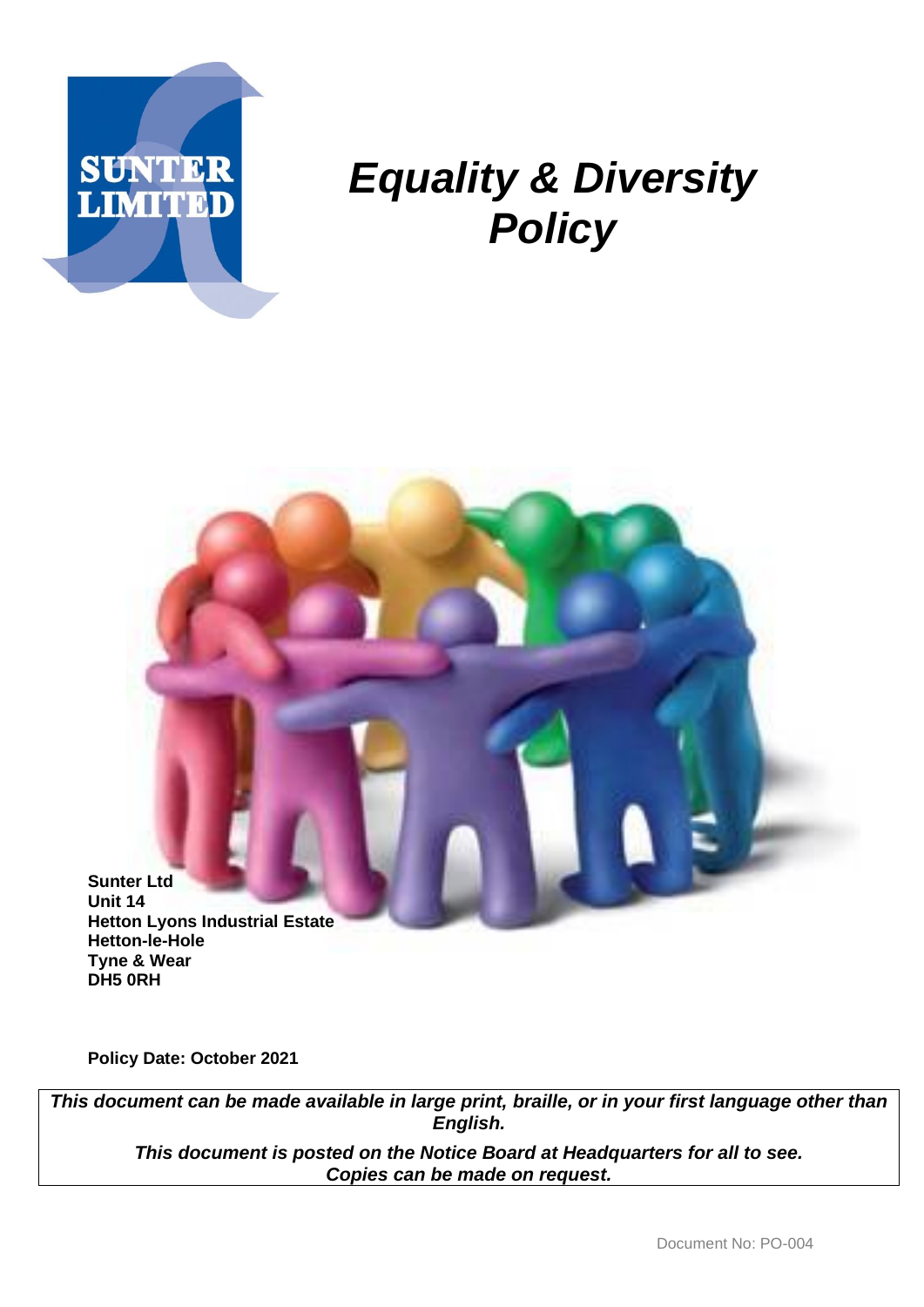### **Contents**

- **1. Introduction**
- **2. Diversity & Inclusion Statement**
- **3. Purpose**
- **4. Equality & Diversity at Sunter Limited**
- **5. Equality & Diversity Strategies**
	- Employment
	- Carers
	- Race
	- Religion
	- Gender & Gender Realignment
	- Sexuality
	- Disability, and
	- Age
- **6. Policy Implementation**
- **7. Policy Communication**
- **8. Policy Development and Review**
- **9. Staff / Employee Responsibilities**
- **10. Ensuring Co-Operation**
- **11. Staff Training & Provision of Information**
- **12. Statutory Framework for Equality and Diversity**
- **13. Employment: Our Own Policies**

This Handbook is made available to all staff that will be expected to use it as guidance and implement the contents when appropriate.

Employees are required to sign a bullet-point copy of the policy and to implement all requirements.

#### **Policy Information**

Signature:  $\frac{1}{2}$   $\frac{1}{2}$   $\frac{1}{2}$   $\frac{1}{2}$   $\frac{1}{2}$   $\frac{1}{2}$   $\frac{1}{2}$   $\frac{1}{2}$   $\frac{1}{2}$   $\frac{1}{2}$   $\frac{1}{2}$   $\frac{1}{2}$   $\frac{1}{2}$   $\frac{1}{2}$   $\frac{1}{2}$   $\frac{1}{2}$   $\frac{1}{2}$   $\frac{1}{2}$   $\frac{1}{2}$   $\frac{1}{2}$   $\frac{1}{2}$ 

Position: Health, Safety & Environment Manager Position: Company Director

#### **Policy Date:** October 2021 **Planned Revision Date:** October 2022

Policy Written by:  $\blacksquare$  Policy Reviewed & Authorised by: Name: John Walker Name: Kevin Stubbs

K. Etitle

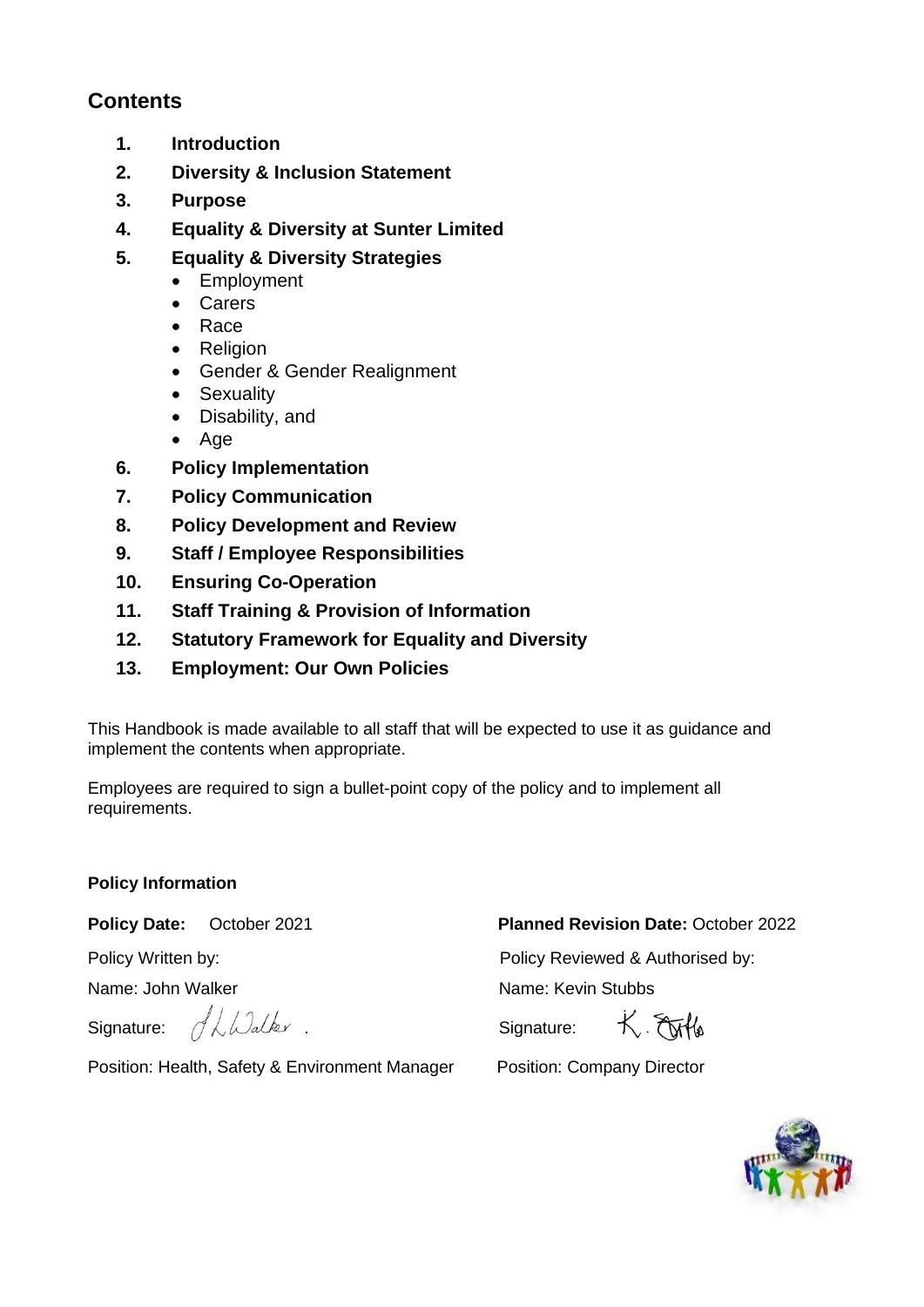# *'Introduction'*

Sunter Ltd has a moral obligation to the wide social diversity in contemporary society and to reflect this in our own organisational culture. We must ensure that our policies and practices achieve this.



In addition to fulfilling our statutory responsibility to promote equality opportunity, in all our activities. We are committed to developing a

culture which values people from all sections of the community and the contribution each individual can make to out work.

The aim of this policy is to support all current legislation by providing a framework for continuous improvement. It covers the procedures and systems in place, to measure and monitor our performance, both in eliminating discrimination and in implementing good practice.

Its objective is to ensure that all staff are able to participate fully and contribute their best to the work of the company and to make sure that no one feels excluded from being able to do so.

# *'Diversity & Inclusion Statement'*

Individuals with different cultures, perspectives and experiences are at the heart of the way Sunter Limited works. We aim to recruit, develop and retain the most talented people, regardless of their background and make best use of their talents.

At Sunter Limited we are guided by our values in everything we do and recognise that being a diverse and inclusive employer helps us fulfil our responsibility to make a difference for all.

We seek to develop a work environment where we treat all employees as individuals, fairly and in a consistent way. We work within the spirit and the practice of the **Equality Act 2010** by promoting a culture of respect and dignity and actively challenging discrimination, should it ever arise.

We will remove unnecessary barriers for our employees seeking opportunities through training and development, promotion and career planning.

We will continue to support our leaders, managers and employees to demonstrate the principles of diversity and inclusion in their everyday activities, roles and functions.

### *'Purpose'*

This policy sets out Sunter's approach to equality and diversity. We are committed to promoting equality and diversity and promoting a culture that actively values difference and recognises that people from different backgrounds and experiences can bring valuable insights to the workplace and enhance the way we work.

Sunter Limited aims to be an inclusive organisation, committed to providing equal opportunities throughout employment including in the recruitment, training and development of employees, and to pro-actively tackling and eliminating discrimination.



### *'Equality and Diversity at Sunter Limited'*

At Sunter's, we consider that equality means breaking down barriers, eliminating discrimination and ensuring equal opportunities and access for all groups both in employment, and to goods and services.

We consider diversity to mean celebrating difference and valuing everyone. Each person is an individual with visible and non-visible differences and by respecting this everyone can feel valued for their contributions which is beneficial not only for the individual but for also for Sunter Limited.

It is recognised that our ability to meet diverse needs is improved by having a diverse workforce, which generally reflects the skills and understanding to achieve our objectives. We are committed to valuing diversity in our workforce.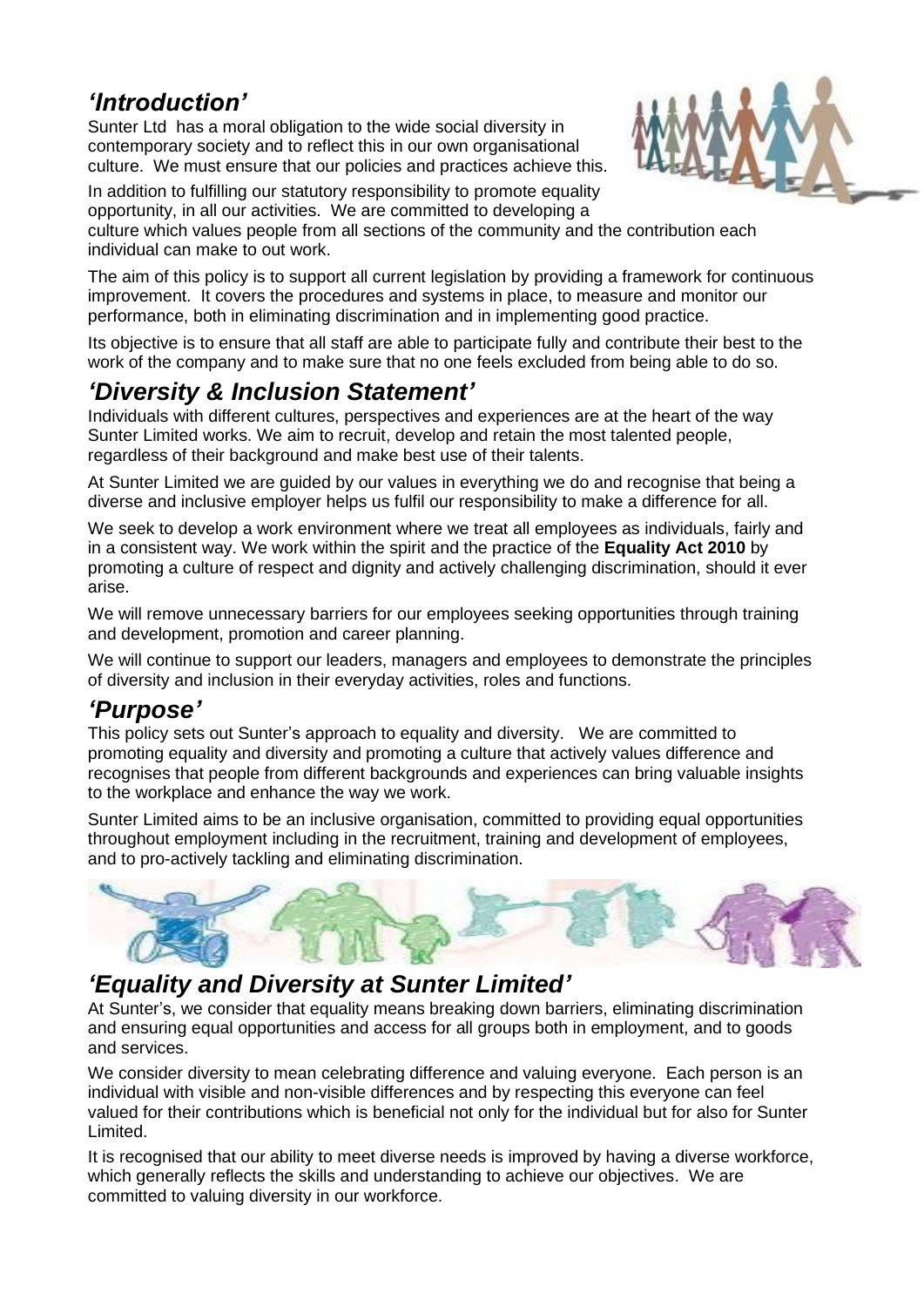Our company has a commitment to be an organisation that:

- Develops systems to achieve equality and diversity in all our its activities.
- Has a workforce generally reflecting the population.
- Understands how valuing diversity can improve our ability to deliver better services.
- Understands how valuing diversity can improve our workforce.
- Actively consults our customers to ensure the delivery of our goals.
- Supports current legislation in the achievement of equality and diversity.
- Provides a supporting and open environment where all employees have the opportunity to reach their full potential.
- Believe that both customers and employees have important roles to play in achieving this.

We will apply this policy in carrying out our statutory and company responsibilities.

### *'Equality and Diversity Strategies'*

Our overall strategy for equality and diversity is to ensure that our policy is applied fully, fairly and consistently throughout our organisation. It forms and integral part of our staffing, work processes and procedures.

It recognises that all people are different and aims to ensure that we treat each individual with dignity and respect.

The strategies reflect the existing and forthcoming EC and UK legal framework and definitions for equality. They therefore refer to equality (for particular groups) and diversity (recognising the needs of individuals

#### **Employment**

We are committed to ensuring that all people are treated fairly and without unlawful discrimination. As an employer, we aim to ensure that all employees treat each other with dignity and respect.

We aim to develop a working environment where harassment of any nature deems unacceptable and will not be tolerated. Where individuals can feel confident enough to bring complaints without fearing repercussions or prejudice. We will deal with harassment by having strong procedures to prevent it.

To achieve our aims we will:

- Provide full and fair consideration to all job applications.
- Maintain records in recruitment, training and employment as a means of identifying any weaknesses.
- Regularly review all our recruitment, selection, training and promotion procedures to ensure that they are fair and reflect current best practice.
- Provide sufficient training and support to meet all our employees' needs in recognising and discharging their work responsibilities.
- Assist all employees to realise their full potential by ensuring that they receive fair consideration in training and career development needs and promotion opportunities.
- Wherever possible, modify employment practices and procedures to reduce barriers experienced by workers requiring special needs.
- Develop vigorous harassment, bullying and dignity at work processes which can operate within a safe environment.

#### **Carers**

We wish to create and environment where employees, both men and women are free to share their concerns and are not disadvantaged in the workplace by doing so. To achieve our aims we will:

- Identify the needs of all carers and develop appropriate arrangements to meet their needs.
- Make the best possible use of flexible working practices to support carers in the workforce.
- Promote awareness of what flexibilities there are in our working practices.
- Not discriminate against any gender where promotion opportunities arise.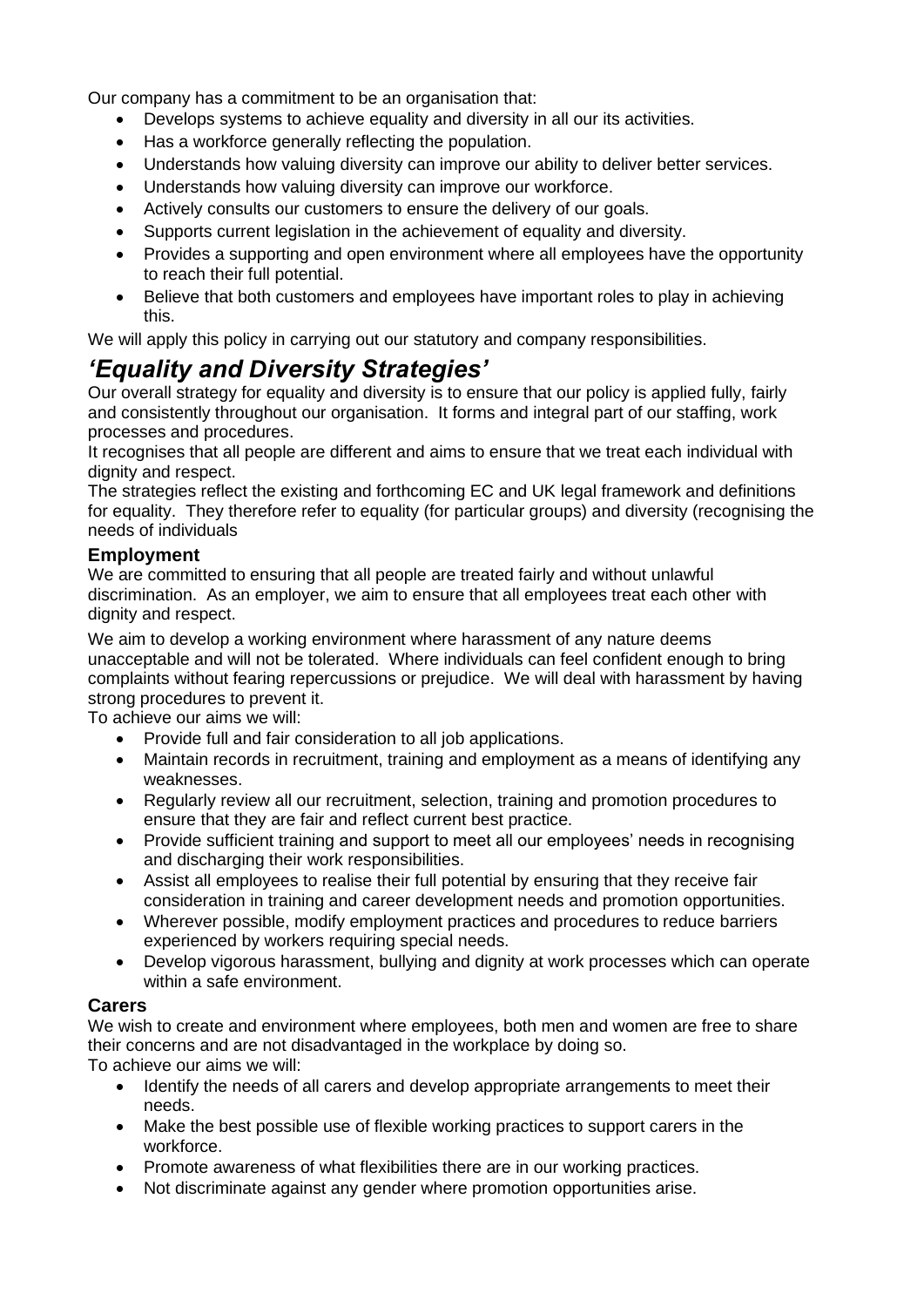#### **Race**

The company promotes its responsibility under the Race Relations (Amendment) Act 2000 by:

- Tackling unlawful racial discrimination.
- Promoting equality of opportunity.
- Promoting good relations between people from different backgrounds.
- Striving to create an environment, which is free from racial harassment and racist behaviour.
- Encouraging people from minority groups to take up employment, training & promotional opportunities.

#### **Religion**

Our strategy is to tackle unlawful discrimination and harassment on grounds of religion and belief and to promote good relations between people of different religions and beliefs.

To achieve this we will:

- Strive to create an environment which recognises and respects religion and belief.
- Improve the understanding of religion and belief among our staff so that they can sensitively address the needs of individuals of different faiths.
- Follow quidance on the relevant UK legislation.

#### **Gender & Gender Realignment**

We as a Company recognise out duties under the Equality Act and codes of practice and undertake to strive for gender equality in employment. This includes trans-gender equality also covered by the Act.

To achieve this we will:

- Strive to create an environment which is free from harassment and sexist language and behaviour.
- Encourage women to take up employment, training and promotional opportunities within our workforce.
- Create a flexible working environment where work and home balance requirements are recognised and supported.
- Develop a process that meets the needs of trans-gender people employed within the company.

#### **Sexuality**

The company recognises the very real discrimination that people face in their lives, due to their sexuality and life choices we strive to remove this unfair treatment.

We shall create an environment where people from the LGBT Community are free from unfair treatment and harassment and feel safe to be open about their sexuality if they choose to do so.

To achieve this we will:

- Develop procedures to end unfair treatment and harassment of the above.
- Work towards the equal application of all terms and conditions irrespective of their sexuality.
- Strive to be open minded about people's life choices and sexuality

#### **Disability**

The company is committed to achieving disability equality and awareness by eliminating unlawful discrimination on the grounds of disability.

To achieve this we will:

- Recognise our responsibilities under the Equality Act and other legislation.
- Strive to provide services which are relevant to the needs of people with disabilities.
- Make sure that our workplace and work processes/procedures are accessible to people with a disability.
- Wherever possible, modify our procedures or equipment to make full use of an individual's ability and adapt our facilities to accommodate people with a disability.

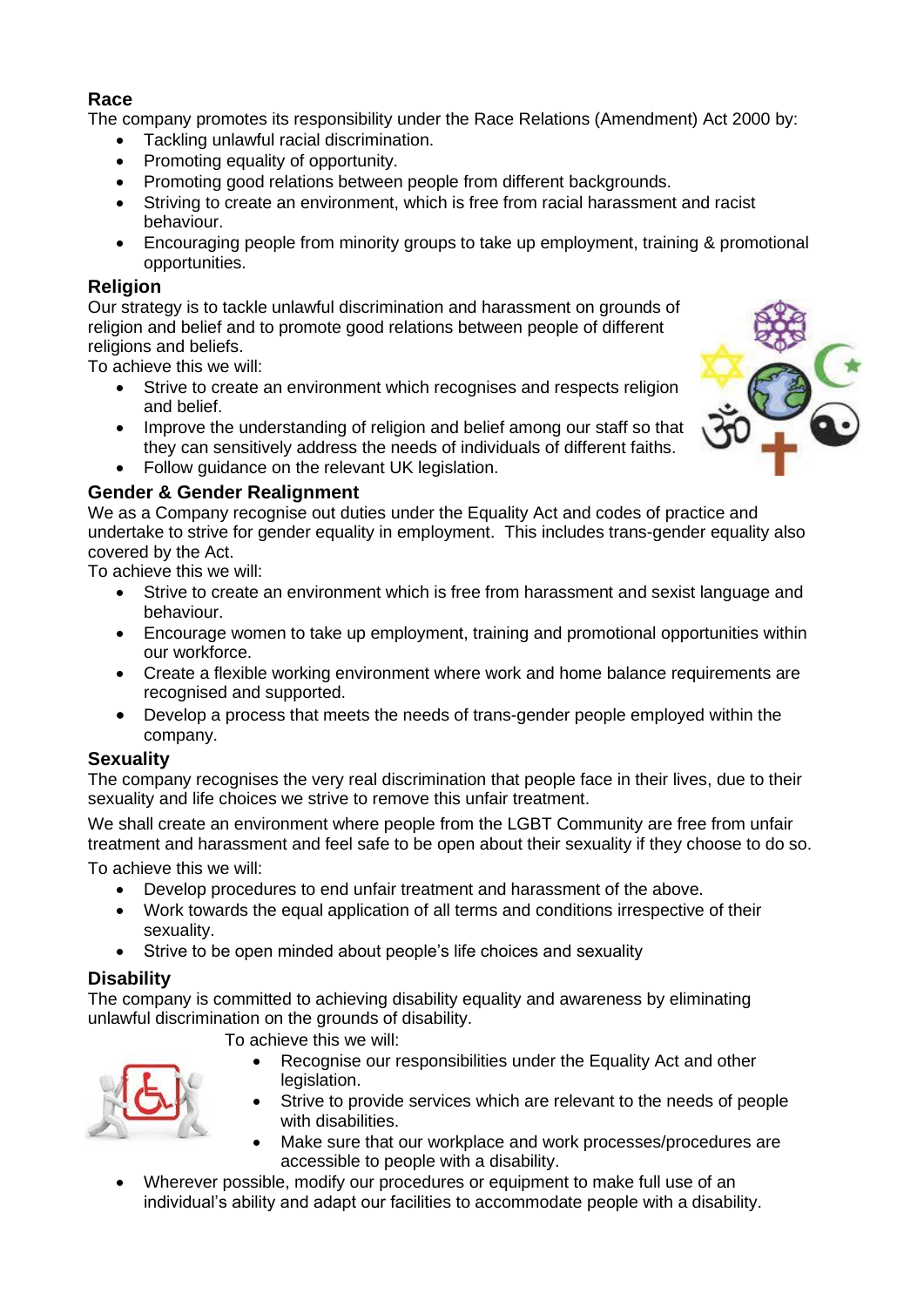- Regularly review our premises, processes and procedures to make sure that they still conform to DDA requirements.
- Train staff in awareness and confidence to support people with a disability where needed.
- Continue employing, whenever practicable, employees who become disabled during their employment and assist in their re-training.
- Guarantee people with a disability an interview for any employment vacancy for which they meet the minimum essential criteria.
- Provide systems which seek to maximise access to employment by people with a disability.

#### **Age**

We are committed to opposing unjustified age discrimination. We recognise that age discrimination can affect all age groups and both genders and that employment decisions should not be based on age alone. We will value people regardless of age. We will ensure that our employment policies are relevant and fair to all age groups.

We will work to create an environment where people are judged on their talents, skills and experience and not on prejudices regarding age.

To achieve this we will:

- Follow the Governments Voluntary Code of Practice for Age Diversity in Employment.
- Remove age related criteria in our employment practices (subject to present retirement ages).
- Provide recruitment, promotion and training on the basis of merits regardless of age.
- Work to ensure that older workers are enabled to leave the company with dignity and flexibility in timing and working arrangements.

**Actions and outcomes under each of these subjects will be reviewed at least annually unless any changes in legislation**

# *'Policy Implementation'*

The Company Directors shall ensure that this policy meets all the criteria to which it is set out. They shall develop the organisational culture in which this policy can operate effectively and for ensuring that it is implemented.

Will review relevant information both nationally and in-house monitoring statistics.

### *'Policy Communication'*

This policy shall be reiterated to all members of staff via means of training and/or publications. It shall be monitored to ensure that equality and diversity issues are properly addressed.

# *'Policy Development and Review'*

This policy shall be developed and reviewed in accordance with

relevant legislation. We expect to update it in the light of applying it in

practice and as a result of any changes in current legislation or our own in-house policies. Such revisions will be discussed with staff and notified to all through our usual channels.

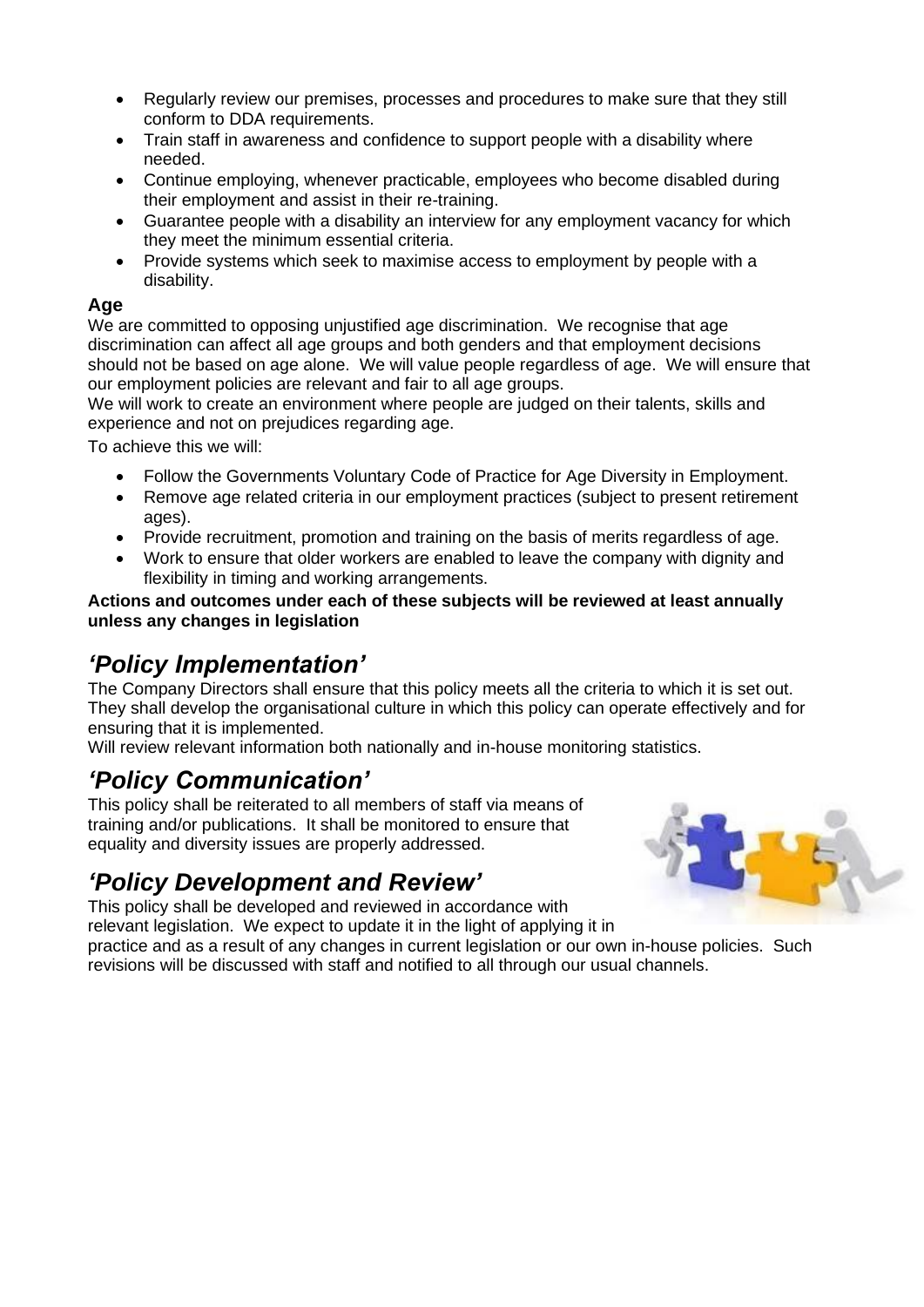# *'Staff / Employee Responsibilities'*

**All staff** have a responsibility to ensure that this policy is put into practice. We expect a commitment from all staff in making it effective and in setting standards for others to follow.

Additional and specific responsibilities apply to management staff and those who are involved in recruitment, training, promotion and development.

All members of staff have a contractual responsibility to apply the values of equality and diversity within our establishment.

We shall all strive to:

- Familiarise ourselves with this policy, follow it and ensure that any staff for whom they are responsible do so as well.
- Draw to the attention of their senior staff any instances of apparent discrimination or any perceived problem in relation to employment or the provision of services.

Responsibilities as defined are listed to identify the key roles within the Policy:

- **The Managing Director**
	- Has overall responsibility for equal opportunities within the Company and will ensure that the policy is properly implemented, monitored and periodically reviewed, in accordance with relevant statutory provisions. To facilitate this, regular meetings will be held regarding all issues relating to Equality & Diversity.

#### • **Project and Site Managers**

- Will be charged with the daily implementation of the Policy including:
- Ensure that no employee is subject to victimisation, discrimination and harassment and making it clear that these are disciplinary offences.
- Endeavouring to ensure the workplace is accessible and managed to suit the needs of all staff, employees and sub-contractors, as far as is reasonably practicable.
- Ensuring that all employees know and understand the policy, this will be achieved upon Site Induction.

• **Employees**

• All employees will be required to understand and implement the policy at all times when carrying out any undertakings for the organisation and report any breach to the Site Manager and/or H&S Manager.

### *'Ensuring Co-operation'*

Any employee regardless of role, responsibility and/or trade who is seen to intentionally disregard this policy will be liable to disciplinary action as set out in the Company Code of **Conduct** 

All Equality & Diversity related issues will be discussed by the Organisation as a whole and acted on to ensure no repeat to any shortfalls in the Policy or in its implementation.

# *'Staff Training & Provision of Information'*

Employees will be given a Bullet Point overview of this Policy and will be required to sign and return the signed form of acceptance. This will them place a duty on the employee to uphold all requirements of the Equality & Diversity Policy. Employees will be required to sign for any amendments made to the policy